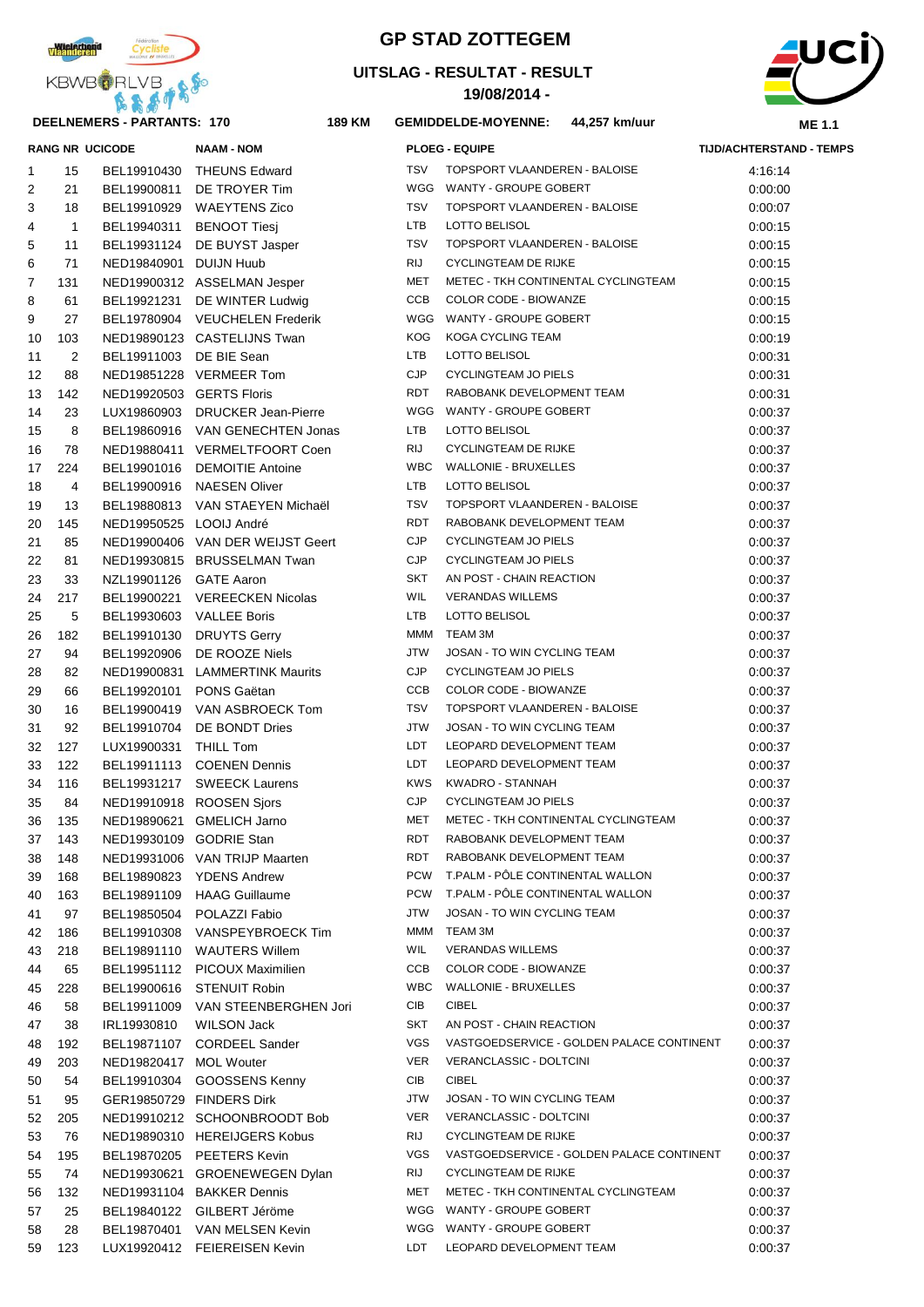

## **DEELNEMERS - PARTANTS: 170 189**

## **GP STAD ZOTTEGEM**

## **UITSLAG - RESULTAT - RESULT**

**19/08/2014 -** 



|     |         | <b>RANG NR UCICODE</b>  | <b>NAAM - NOM</b>                        |            | <b>PLOEG - EQUIPE</b>                     | <b>TIJD/ACHTERSTAND - TEMPS</b> |
|-----|---------|-------------------------|------------------------------------------|------------|-------------------------------------------|---------------------------------|
| 60  | 162     |                         | BEL19910927 BARATTO Jonathan             | <b>PCW</b> | T.PALM - PÔLE CONTINENTAL WALLON          | 0:00:37                         |
| 61  | 87      |                         | NED19921114 VAN RHEE Joey                | <b>CJP</b> | <b>CYCLINGTEAM JO PIELS</b>               | 0:00:37                         |
| 62  | 72      | NED19900808 GROEN Dex   |                                          | <b>RIJ</b> | <b>CYCLINGTEAM DE RIJKE</b>               | 0:00:37                         |
| 63  | 144     | NED19940707 HAVIK Piotr |                                          | <b>RDT</b> | RABOBANK DEVELOPMENT TEAM                 | 0:00:37                         |
| 64  | 57      |                         | BEL19921218 VAN HOLDERBEKE Mathias       | CIB        | <b>CIBEL</b>                              | 0:00:37                         |
| 65  | 101     |                         | NED19880107 ATZORI Umberto               | KOG        | KOGA CYCLING TEAM                         | 0:00:37                         |
| 66  | 26      |                         | BEL19920529 SEYNAEVE Lander              | WGG        | WANTY - GROUPE GOBERT                     | 0:00:37                         |
| 67  | 55      |                         | BEL19801022 ONGENA Thomas                | CIB        | <b>CIBEL</b>                              | 0:00:37                         |
| 68  | 77      |                         | NED19880927 VAN ZANDBEEK Ronan           | <b>RIJ</b> | CYCLINGTEAM DE RIJKE                      | 0:00:37                         |
| 69  | 208     |                         | BEL19890106 VERWAEST Kevin               | <b>VER</b> | VERANCLASSIC - DOLTCINI                   | 0:00:37                         |
| 70  | 214     |                         | BEL19911014 MANNAERTS Jelle              | WIL        | <b>VERANDAS WILLEMS</b>                   | 0:00:37                         |
| 71  | 151     |                         | MEX19920305 CASTILLO SOTO Ulises Alfredo | <b>STF</b> | START - TRIGON CYCLING TEAM               | 0:00:37                         |
| 72  | 225     |                         | BEL19870802 DUFRASNE Jonathan            | <b>WBC</b> | <b>WALLONIE - BRUXELLES</b>               | 0:00:37                         |
| 73  | 105     |                         | NED19910827 DE GREEF Robbert             | <b>KOG</b> | KOGA CYCLING TEAM                         | 0:00:37                         |
| 74  | 67      |                         | BEL19940522 ROBEET Ludovic               | <b>CCB</b> | COLOR CODE - BIOWANZE                     | 0:00:37                         |
| 75  | 134     |                         | NED19910327 EISING Tijmen                | <b>MET</b> | METEC - TKH CONTINENTAL CYCLINGTEAM       | 0:00:37                         |
| 76  | 194     |                         | BEL19900903 LENNERTZ Sam                 | <b>VGS</b> | VASTGOEDSERVICE - GOLDEN PALACE CONTINENT | 0:00:37                         |
| 77  | 7       |                         | BEL19880627 VANENDERT Dennis             | <b>LTB</b> | LOTTO BELISOL                             | 0:00:37                         |
| 78  | 193     |                         | BEL19780411 HULSMANS Kevin               | <b>VGS</b> | VASTGOEDSERVICE - GOLDEN PALACE CONTINENT | 0:00:37                         |
| 79  | 222     | BEL19870218             | <b>BERTHOLET Quentin</b>                 | <b>WBC</b> | <b>WALLONIE - BRUXELLES</b>               | 0:00:37                         |
| 80  | 221     |                         | BEL19780216 AMORISON Frédéric            | <b>WBC</b> | <b>WALLONIE - BRUXELLES</b>               | 0:00:37                         |
| 81  | 43      |                         | BEL19881121 DHAENE Brecht                | ACT        | ASTELLAS CYCLING TEAM                     | 0:00:37                         |
| 82  | 17      |                         | BEL19870210 VANSPEYBROUCK Pieter         | <b>TSV</b> | TOPSPORT VLAANDEREN - BALOISE             | 0:00:37                         |
| 83  | 171     |                         | BEL19790204 COENEN Johan                 | <b>CCD</b> | TEAM DIFFERDANGE - LOSCH                  | 0:00:37                         |
| 84  | 36      | IRL19940807             | <b>MULLEN Ryan</b>                       | <b>SKT</b> | AN POST - CHAIN REACTION                  | 0:00:37                         |
| 85  | 147     |                         | NED19940618 VAN DONGEN Ricardo           | <b>RDT</b> | RABOBANK DEVELOPMENT TEAM                 | 0:00:37                         |
| 86  | 207     |                         | BEL19910125 STALLAERT Joeri              | <b>VER</b> | VERANCLASSIC - DOLTCINI                   | 0:00:37                         |
| 87  | 137     |                         | NED19921106 VAN GINNEKEN Sjoerd          | <b>MET</b> | METEC - TKH CONTINENTAL CYCLINGTEAM       | 0:00:37                         |
| 88  | 75      | NED19910219 HAVIK Yoeri |                                          | RIJ        | <b>CYCLINGTEAM DE RIJKE</b>               | 0:00:37                         |
| 89  | 46      |                         | AUS19890222 MURFET Clay                  | <b>ACT</b> | ASTELLAS CYCLING TEAM                     | 0:00:37                         |
| 90  | 216     | BEL19900910             | <b>SMEYERS Floris</b>                    | <b>WIL</b> | <b>VERANDAS WILLEMS</b>                   | 0:00:37                         |
| 91  | 202     | BEL19800317             | <b>GARDEYN Gorik</b>                     | <b>VER</b> | VERANCLASSIC - DOLTCINI                   | 0:00:37                         |
| 92  | 164     | NZL19941222 VESSEY Tom  |                                          | <b>PCW</b> | T.PALM - PÔLE CONTINENTAL WALLON          | 0:00:37                         |
| 93  | 111     | CZE19830521             | <b>BINA Martin</b>                       | <b>KWS</b> | KWADRO - STANNAH                          | 0:00:37                         |
| 94  | 138     |                         | NED19910416 VAN GOETHEM Brian            | <b>MET</b> | METEC - TKH CONTINENTAL CYCLINGTEAM       | 0:00:37                         |
| 95  | 32      | IRL19900710             | <b>DOWNEY Sean</b>                       | <b>SKT</b> | AN POST - CHAIN REACTION                  | 0:00:37                         |
| 96  | 136     |                         | BEL19860731 HOLLANDERS Dries             |            | MET METEC - TKH CONTINENTAL CYCLINGTEAM   | 0:00:37                         |
| 97  | 86      |                         | NED19850416 VAN LEEUWEN Patrick          | CJP        | CYCLINGTEAM JO PIELS                      | 0:00:37                         |
| 98  | 107     |                         | NED19851021 LINDEMAN Adrie               | <b>KOG</b> | KOGA CYCLING TEAM                         | 0:00:37                         |
| 99  | 73      | NED19920531 GROEN Ike   |                                          | RIJ        | <b>CYCLINGTEAM DE RIJKE</b>               | 0:00:37                         |
| 100 | 12      | BEL19850605             | DE KETELE Kenny                          | <b>TSV</b> | TOPSPORT VLAANDEREN - BALOISE             | 0:00:37                         |
|     | 101 206 | BEL19931201             | <b>SOENENS Allessandro</b>               | VER        | VERANCLASSIC - DOLTCINI                   | 0:00:37                         |
|     | 102 146 |                         | NED19930112 MEIJERS Jeroen               | RDT        | RABOBANK DEVELOPMENT TEAM                 | 0:00:37                         |
|     | 103 204 |                         | NED19920625 OTTEMA Rick                  | VER        | VERANCLASSIC - DOLTCINI                   | 0:00:37                         |
| 104 | 98      | BEL19870221             | <b>VERRAES Benjamin</b>                  | JTW        | JOSAN - TO WIN CYCLING TEAM               | 0:00:37                         |
| 105 | 34      | IRL19920122             | <b>DUNNE Conor</b>                       | SKT        | AN POST - CHAIN REACTION                  | 0:01:07                         |
| 106 | 62      | BEL19950706             | <b>DERUETTE Thomas</b>                   | CCB        | COLOR CODE - BIOWANZE                     | 0:01:29                         |
|     | 107 223 | BEL19900227             | <b>CHEVALIER Olivier</b>                 | <b>WBC</b> | WALLONIE - BRUXELLES                      | 0:01:29                         |
|     | 108 104 |                         | NED19880902 CHAIGNEAU Robin              | KOG        | KOGA CYCLING TEAM                         | 0:01:32                         |
| 109 | -24     | BEL19880224             | <b>GHYSELINCK Jan</b>                    | WGG        | WANTY - GROUPE GOBERT                     | 0:01:53                         |
|     | 110 141 | NED19950727             | <b>BOL Cees</b>                          | RDT        | RABOBANK DEVELOPMENT TEAM                 | 0:01:55                         |
|     | 111 212 | BEL19840913             | <b>BURTON Jérémy</b>                     | WIL        | <b>VERANDAS WILLEMS</b>                   | 0:01:55                         |
|     | 112 91  | BEL19910104             | <b>BREYNE</b> Jonathan                   | JTW        | JOSAN - TO WIN CYCLING TEAM               | 0:02:08                         |
|     | 113 165 | BEL19890906             | VAN DE MAELE Glenn                       | <b>PCW</b> | T.PALM - PÖLE CONTINENTAL WALLON          | 0:02:08                         |
|     | 114 227 | BEL19881020             | <b>STASSEN Julien</b>                    | <b>WBC</b> | <b>WALLONIE - BRUXELLES</b>               | 0:02:15                         |
|     | 115 211 | BEL19880406             | <b>BILLE Gaetan</b>                      | WIL        | <b>VERANDAS WILLEMS</b>                   | 0:02:25                         |
|     | 116 172 | LAT19910520             | <b>DAKTERIS Janis</b>                    | CCD        | TEAM DIFFERDANGE - LOSCH                  | 0:02:25                         |
|     | 117 83  |                         | NED19920314 REINDERS Elmar               | <b>CJP</b> | CYCLINGTEAM JO PIELS                      | 0:02:25                         |
|     | 118 215 |                         | BEL19850730 PARDINI Olivier              | <b>WIL</b> | <b>VERANDAS WILLEMS</b>                   | 0:02:25                         |
|     |         |                         |                                          |            |                                           |                                 |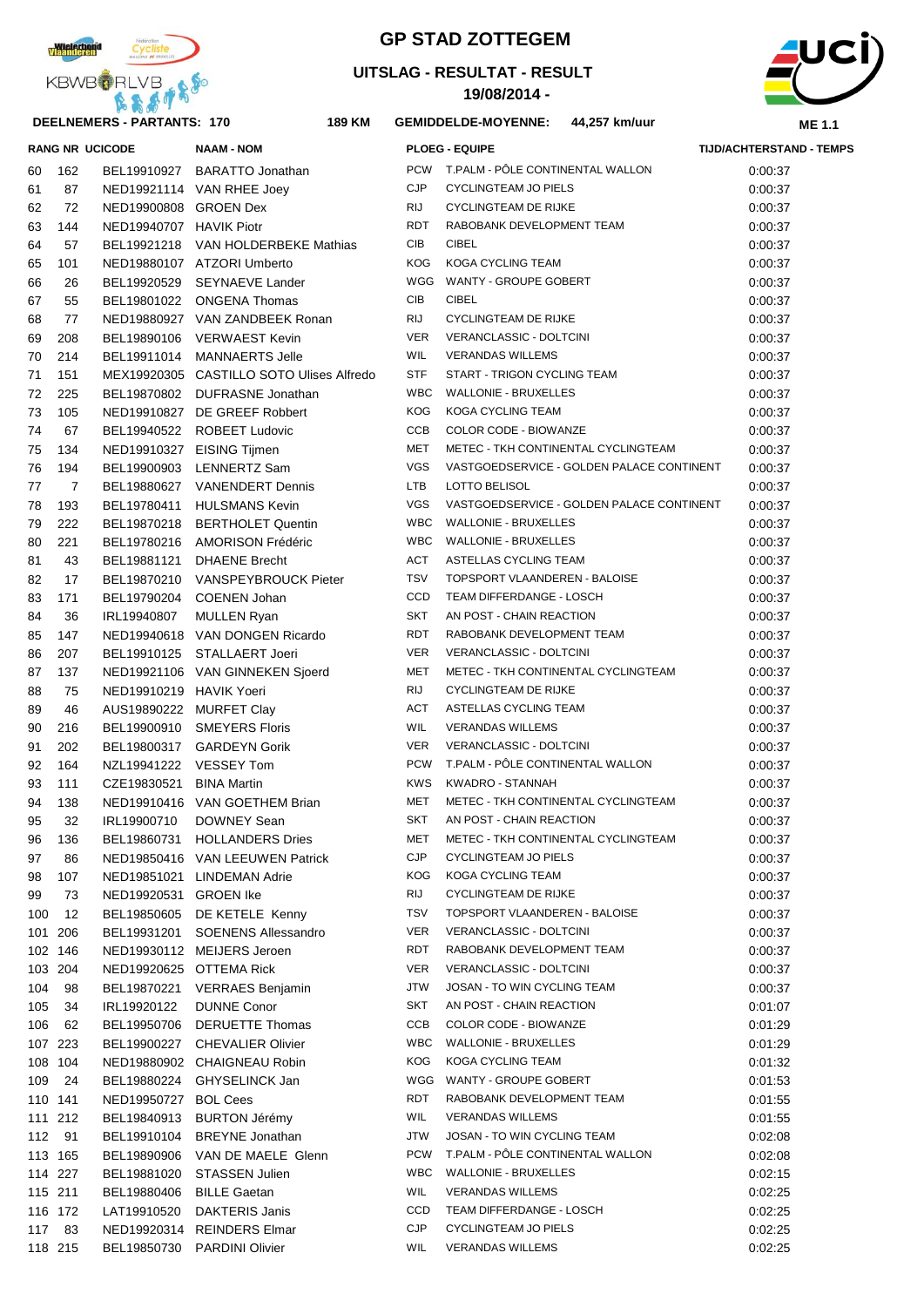

# **GP STAD ZOTTEGEM**

## **UITSLAG - RESULTAT - RESULT**

**19/08/2014 -** 



|     |         | RANG NR UCICODE             | NAAM - NOM                             |            | <b>PLOEG - EQUIPE</b>                     | TIJD/ACHTERSTAND - TEMPS |
|-----|---------|-----------------------------|----------------------------------------|------------|-------------------------------------------|--------------------------|
| 119 | 3       |                             | BEL19841110 DEHAES Kenny               | LTB        | LOTTO BELISOL                             | 0:02:58                  |
|     | 120 126 |                             | LUX19901026 SCHLECHTER Pit             | LDT        | LEOPARD DEVELOPMENT TEAM                  | 0:03:15                  |
|     | 121 31  |                             | NZL19890202 ARCHBOLD Shane             | <b>SKT</b> | AN POST - CHAIN REACTION                  | 0:03:15                  |
|     | 122 102 |                             | NED19901030 BOSKAMP Melvin             | KOG        | KOGA CYCLING TEAM                         | 0:04:26                  |
|     | 123 45  | USA19881005 KORUS Max       |                                        | ACT        | ASTELLAS CYCLING TEAM                     | 0:04:26                  |
|     | 124 48  |                             | USA19871011 UBERTI Christopher         | ACT        | ASTELLAS CYCLING TEAM                     | 0:04:26                  |
|     | 125 201 | ITA19880919                 | <b>BRAMBILLA Giorgio</b>               | VER        | VERANCLASSIC - DOLTCINI                   | 0:04:26                  |
| 126 | - 6     |                             | BEL19901128 VAN DER SANDE Tosh         | LTB        | LOTTO BELISOL                             | 0:05:27                  |
|     | 127 226 |                             | BEL19911113 PESTIAUX Loïc              | WBC        | <b>WALLONIE - BRUXELLES</b>               | 0:05:40                  |
|     | 128 121 | ITA19900908                 | <b>BAFFI Piero</b>                     | LDT        | LEOPARD DEVELOPMENT TEAM                  | 0:07:58                  |
|     | 129 161 |                             | GBR19940827 ARMSTRONG Tom              | PCW        | T.PALM - PÔLE CONTINENTAL WALLON          | 0:08:23                  |
|     | 130 183 |                             | BEL19911112 SEGERS Joren               | MMM        | TEAM 3M                                   | 0:08:59                  |
|     | 131 178 |                             | BEL19891017 SUAREZ MARTINEZ Kevin      | CCD        | TEAM DIFFERDANGE - LOSCH                  | 0:08:59                  |
|     | 132 213 |                             | BEL19900830 VAN DIJK Niels             | WIL        | <b>VERANDAS WILLEMS</b>                   | 0:08:59                  |
|     |         | <b>Abbandons / Opgaves:</b> |                                        |            |                                           |                          |
|     | 14      |                             | BEL19910410 LAMPAERT Yves              | TSV        | TOPSPORT VLAANDEREN - BALOISE             |                          |
|     | 22      |                             | BEL19930620 MAES Alexander             |            | WGG WANTY - GROUPE GOBERT                 |                          |
|     | 35      |                             | AUS19940330 MCCARTHY Robert-Jon        | SKT        | AN POST - CHAIN REACTION                  |                          |
|     | 37      |                             | AUS19890614 O'SHEA Glenn               | SKT        | AN POST - CHAIN REACTION                  |                          |
|     | 41      |                             | USA19890531 BROWN Cortlan              | ACT        | ASTELLAS CYCLING TEAM                     |                          |
|     | 44      | GBR19881002 GREEN Matt      |                                        | ACT        | ASTELLAS CYCLING TEAM                     |                          |
|     | 47      |                             | USA19930909 PINCUS Michael             | ACT        | ASTELLAS CYCLING TEAM                     |                          |
|     | 52      |                             | BEL19881010 DE DECKER Bjorn            | CIB        | <b>CIBEL</b>                              |                          |
|     | 53      |                             | USA19891216 GIBBONS Thomas Edward      | CIB        | <b>CIBEL</b>                              |                          |
|     | 63      |                             | BEL19940826 HUBERT Romain              | CCB        | <b>COLOR CODE - BIOWANZE</b>              |                          |
|     | 64      |                             | BEL19930901 KERF Jérôme                | CCB        | COLOR CODE - BIOWANZE                     |                          |
|     | 68      |                             | BEL19930624 WARNIER Antoine            | CCB        | COLOR CODE - BIOWANZE                     |                          |
|     | 93      |                             | BEL19911210 DE CLERCQ Angelo           | JTW        | JOSAN - TO WIN CYCLING TEAM               |                          |
|     | 96      |                             | BEL19941020 HAVERALS Lars              | JTW        | JOSAN - TO WIN CYCLING TEAM               |                          |
|     | 106     | NED19910812 HAAN Wouter     |                                        | <b>KOG</b> | KOGA CYCLING TEAM                         |                          |
|     | 108     |                             | NED19930801 TIMMERMANS Tristan         | <b>KOG</b> | KOGA CYCLING TEAM                         |                          |
|     | 113     |                             | GER19890108 MEISEN Marcel              | <b>KWS</b> | KWADRO - STANNAH                          |                          |
|     | 114     |                             | BEL19931217 SWEECK Diether             | <b>KWS</b> | KWADRO - STANNAH                          |                          |
|     | 115     |                             | BEL19920113 SWEECK Hendrik             | <b>KWS</b> | KWADRO - STANNAH                          |                          |
|     | 124     |                             | LUX19930225 MORABITO Massimo           | LDT        | LEOPARD DEVELOPMENT TEAM                  |                          |
|     | 125     |                             | GER19920227 PLARRE Matthias            | LDT        | LEOPARD DEVELOPMENT TEAM                  |                          |
|     | 128     | LUX19950601 TURCHI Luc      |                                        | LDT        | LEOPARD DEVELOPMENT TEAM                  |                          |
|     | 133     |                             | NED19910607 DE KORT Bram               | MET        | METEC - TKH CONTINENTAL CYCLINGTEAM       |                          |
|     | 152     |                             | BRA19940423 DOS SANTOS Carlos Henrique | STF        | START - TRIGON CYCLING TEAM               |                          |
|     | 153     |                             | PAR19840612 MINO Gustavo               | STF        | START - TRIGON CYCLING TEAM               |                          |
|     | 154     |                             | CAN19941018 SAMUEL Travis              | STF        | START - TRIGON CYCLING TEAM               |                          |
|     | 155     |                             | COL19921204 SARMIENTO PACHECO Johnatan | STF        | START - TRIGON CYCLING TEAM               |                          |
|     | 166     |                             | BEL19900614 VAN SUMERE lan             | <b>PCW</b> | T.PALM - POLE CONTINENTAL WALLON          |                          |
|     | 173     | ITA19920317                 | <b>FRASSETTO Sebastiano</b>            | CCD        | TEAM DIFFERDANGE - LOSCH                  |                          |
|     | 174     |                             | LUX19940529 FRITSCH Sven               | CCD        | TEAM DIFFERDANGE - LOSCH                  |                          |
|     | 176     |                             | LUX19810517 HELMIG Christian           | CCD        | TEAM DIFFERDANGE - LOSCH                  |                          |
|     | 181     |                             | BEL19911029 DEVRIENDT Tom              | MMM        | TEAM 3M                                   |                          |
|     | 184     | LTU19880408                 | JUODVALKIS Egidijus                    | MMM        | TEAM 3M                                   |                          |
|     | 187     |                             | NED19911210 VAN ZIJL Melvin            | MMM        | TEAM 3M                                   |                          |
|     | 191     |                             | BEL19920530 WYNANTS Nick               | VGS        | VASTGOEDSERVICE - GOLDEN PALACE CONTINENT |                          |
|     | 196     | NED19861112 RUIJGH Rob      |                                        | VGS        | VASTGOEDSERVICE - GOLDEN PALACE CONTINENT |                          |
|     | 197     |                             | BEL19940730 VAN LAER Titte             | VGS        | VASTGOEDSERVICE - GOLDEN PALACE CONTINENT |                          |
|     | 198     |                             | BEL19900711 VERMOTE Alphonse           | VGS        | VASTGOEDSERVICE - GOLDEN PALACE CONTINENT |                          |
|     |         |                             |                                        |            |                                           |                          |